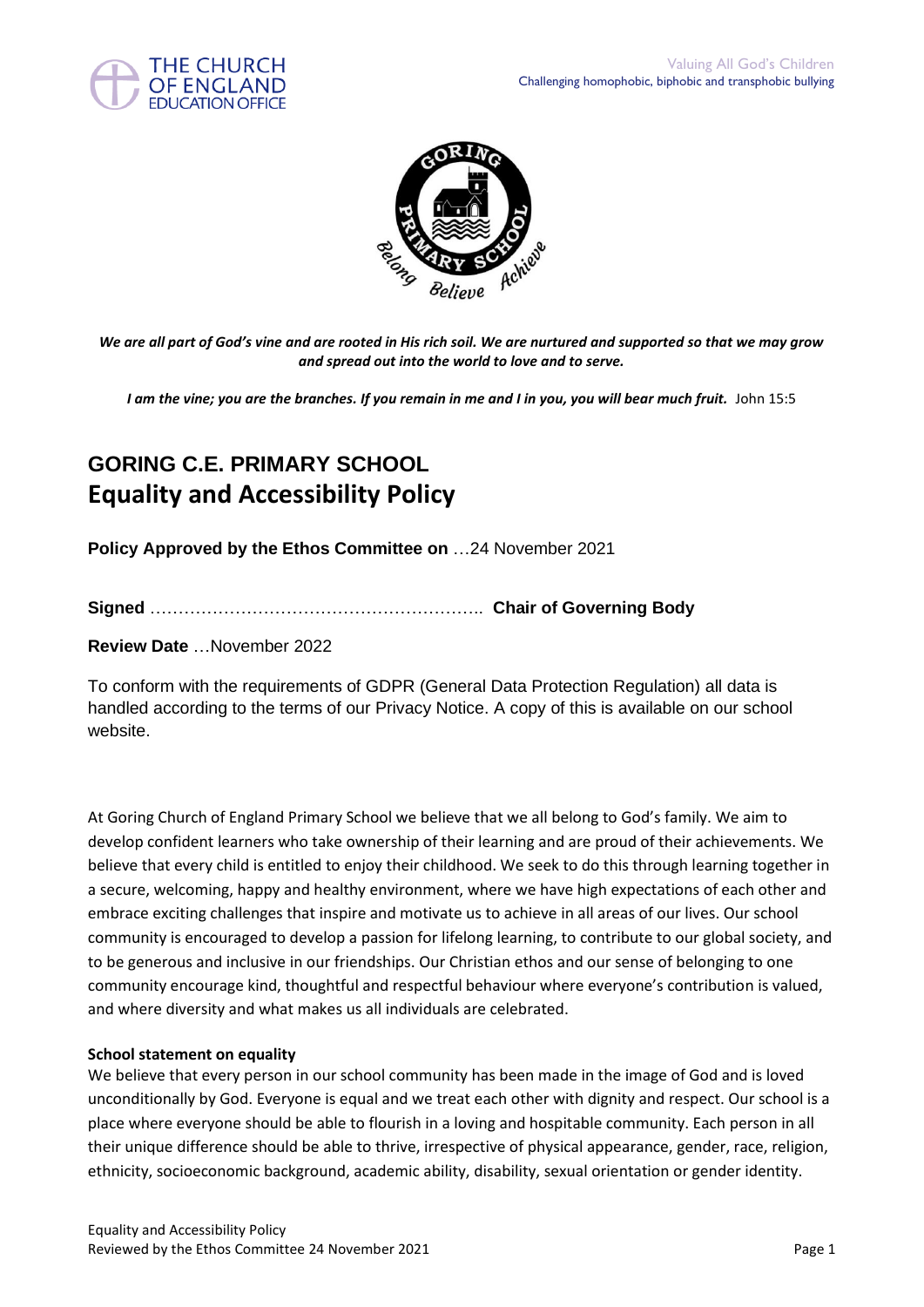

We are committed to promoting the understanding of the principles and practices of equality – treating all members of our school community as individuals, according to their needs, with an awareness of our diverse society and appreciating the value of difference. We actively seek to challenge discrimination and we promote an anti-bullying stance which makes clear the unacceptability of racist, disablist and homophobic, biphobic and transphobic bullying and language.

## **1. Legal framework**

We welcome our duties under the Equality Act 2010 to eliminate discrimination, advance equality of opportunity and foster good relations in relation to age (as appropriate), disability, gender identity, race, religion, sex and sexual orientation.

We welcome our duty under the Education and Inspections Act 2006 to promote community cohesion.

We recognise that these duties reflect international human rights standards as expressed in the UN Convention on the Rights of the Child, the UN Convention on the Rights of People with Disabilities, and the Human Rights Act 1998.

## **2. Guiding principles**

At Goring Church of England Voluntary Aided Primary School, we believe that learning should be purposeful, fun and challenging. We aim to develop confident learners, who take ownership of their learning and are proud of their achievements. We aim to grow and develop within our community.

We believe every child is entitled to enjoy his or her childhood. We seek to do this through learning together in a secure, happy and healthy environment, where we have high expectations of each other and approach with enthusiasm exciting challenges that inspire and motivate us to achieve in all areas of our lives: cognitively, physically, spiritually, emotionally, socially and morally. Our Christian ethos encourages kind, thoughtful, responsible behaviour and within supportive communities like ours everyone's contribution is valued.

We believe that good teamwork and respectful positive partnerships will lead to effective teaching, high standards and successful learning. Equality at the school is about providing equality and excellence for all to secure the highest possible standards of attainment. Equality applies to all members of the school community: pupils, parents, community, staff and governors.

## **3. Development of the policy**

The school recognises that it has to make special efforts to ensure that all groups prosper including:

- Boys and girls, men and women
- All minority ethnic groups including travellers, refugees and asylum-seekers
- Pupils or families with different religions or beliefs
- Pupils and others with special educational needs
- Disadvantaged pupils (i.e. those eligible for Pupil Premium)
- Pupils and others with a range of disabilities
- Looked-after children and their carers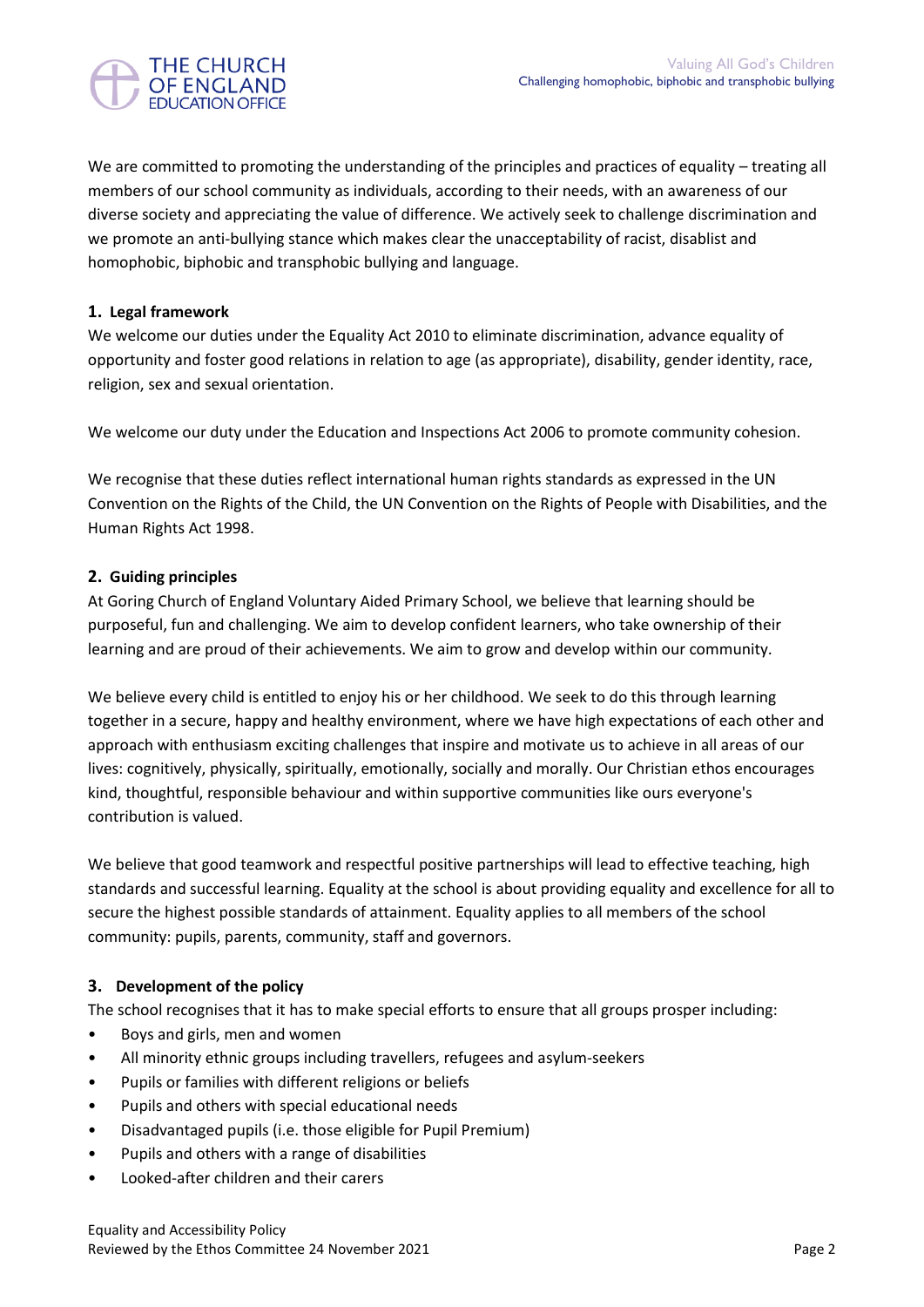

- Children or staff who are gay, lesbian or bisexual
- Pupils or staff who are pregnant or have just given birth
- Pupils or staff undergoing gender reassignment

Through our careful monitoring and tracking system, all groups of pupils' achievements are analysed. Where a specific group of children appears to be underperforming then appropriate action will be taken. We have identified the following issues that may be barriers to effective learning and successful working at the school:

- Low self-esteem, low expectations and peer group pressure
- Experience of bullying, harassment or social exclusion
- Low income leading to difficulty in participating in some aspects of school life and no adequate home study space
- Low parental support or different parental expectations
- Special Educational Needs including communication difficulties
- Lack of physical access to school facilities or services.

## **4. Links to other policies and documentation**

We ensure that the principles listed above apply to all of our policies and practice including those that are concerned with:

- Safeguarding and child protection
- Pupils' progress, attainment and achievement
- Pupils' personal development and wellbeing
- Teaching styles and strategies
- SMSC (spiritual, moral, social and cultural education) and PSHE (personal, social, health and economic)
- Admissions and attendance
- Staff recruitment, retention and professional development
- Care, guidance and support
- Special educational needs and disability
- Behaviour, discipline and exclusions
- Bullying and addressing prejudice-related bullying
- Working in partnership with parents, carers and guardians
- Working with the wider community

We also ensure that information about our responsibilities under the Equality Act are included in our School Development Plan, Self-evaluation review, the school prospectus, school website and newsletters.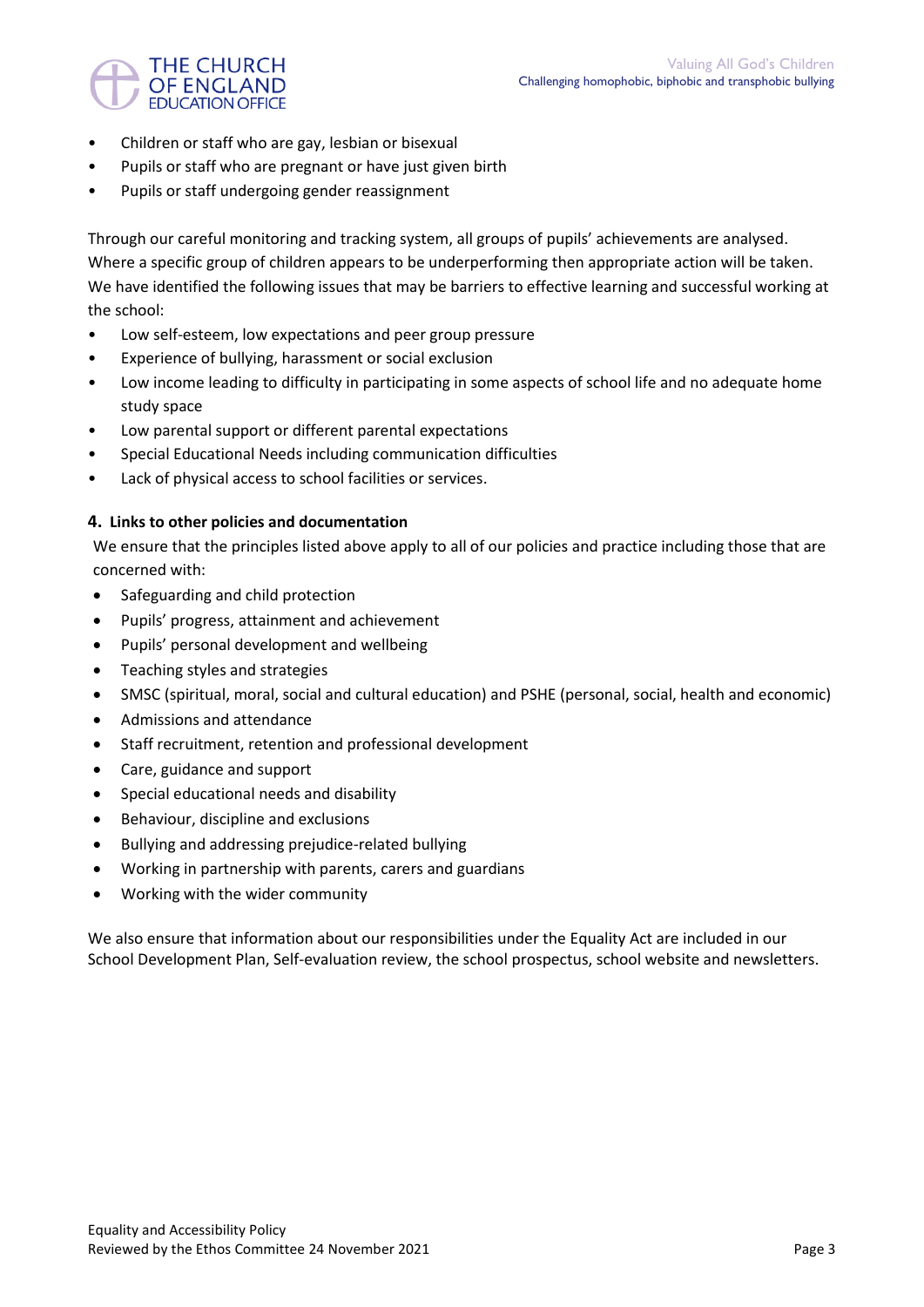

#### **5. Our actions**

**The table below sets out how we aim to:**

- **eliminate discrimination, harassment and victimisation;**
- **advance equality of opportunity between different groups; and**
- **foster good relations.**

|    | <b>Equality Policy</b>                                                                                     | <b>Equality Plan</b> |
|----|------------------------------------------------------------------------------------------------------------|----------------------|
| 1. | Establishing, maintaining and developing a school culture and ethos                                        |                      |
|    | The school:                                                                                                |                      |
|    | celebrates diversity and equality through its teaching in RE, PSHE and collective worship;                 |                      |
|    | celebrates achievement and positive behaviour through rewards in school such as assemblies, the            |                      |
|    | school newsletter, the school website and the local press;                                                 |                      |
|    | aims to promote positive attitudes towards disabled people and people of different ethnic                  |                      |
|    | groups/religions through PSHE and RE as well as school trips;                                              |                      |
|    | regularly promotes high expectations around attitudes towards learning and behaviour towards               |                      |
|    | others. These are communicated regularly through assemblies, class work and on the website.                |                      |
|    | The school opposes all forms of harassment, prejudice-related incidents and discrimination and publicly    |                      |
|    | celebrates diversity. The school also actively promotes good personal and community relations.             |                      |
|    | Advancing diversity is integral to us in our drive to raise standards for all.                             |                      |
|    | Staff foster a positive atmosphere of mutual respect and trust among pupils, parents and visitors from     |                      |
|    | all ethnic groups. The school enables pupils and staff to celebrate festivals and other events relevant to |                      |
|    | different faiths and actively encourages all pupils to understand these.                                   |                      |
| 2. | Preventing and dealing effectively with bullying and harassment                                            |                      |
|    | The school recognises that the groups covered in this policy are more vulnerable to bullying and           |                      |
|    | harassment. Clear procedures are in place to ensure that staff are able to confidently deal with all forms |                      |
|    | of bullying and harassment promptly, firmly and consistently. Actions taken are in line with relevant LA   |                      |
|    | policy and guidance such as those for anti-bullying and dealing with prejudice-related incidents.          |                      |
|    | All forms of harassment are recorded, monitored and dealt with in line with relevant school policy.        |                      |
|    | Pupils, staff and parents are aware of the procedures for dealing with these and confident in their        |                      |
|    | knowledge that such behaviour is always unacceptable. Members of staff are trained to deal effectively     |                      |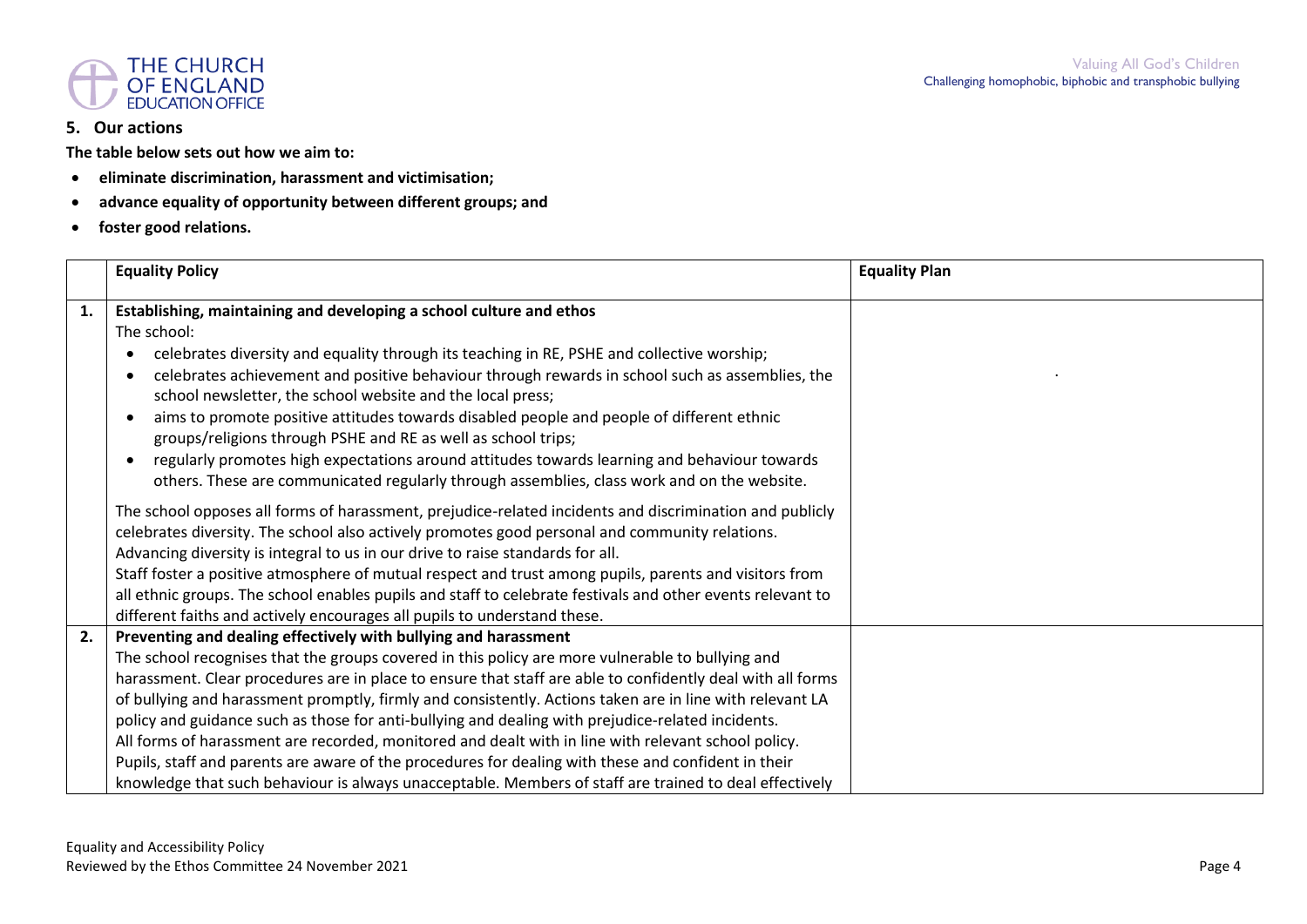

|    | <b>Equality Policy</b>                                                                                                                                                                                                                                                                                                                                                                                                                                                                                                                                                                                                                                                                                                                                                                                                                                                                                                                                                                                                                                                                                                                               | <b>Equality Plan</b>                                                                                                                                                                                                                                                                                                                                                                                                               |
|----|------------------------------------------------------------------------------------------------------------------------------------------------------------------------------------------------------------------------------------------------------------------------------------------------------------------------------------------------------------------------------------------------------------------------------------------------------------------------------------------------------------------------------------------------------------------------------------------------------------------------------------------------------------------------------------------------------------------------------------------------------------------------------------------------------------------------------------------------------------------------------------------------------------------------------------------------------------------------------------------------------------------------------------------------------------------------------------------------------------------------------------------------------|------------------------------------------------------------------------------------------------------------------------------------------------------------------------------------------------------------------------------------------------------------------------------------------------------------------------------------------------------------------------------------------------------------------------------------|
|    | with prejudice-related incidents. The school publishes the appropriate policies on its website and<br>communicates with pupils and parents when issues of this nature arise, and there are codes of conduct<br>for both staff and parents. All incidents that are reported are dealt with swiftly and effectively. The<br>Headteacher keeps behaviour logs and serious forms of bullying are reported to the Governing Body.                                                                                                                                                                                                                                                                                                                                                                                                                                                                                                                                                                                                                                                                                                                         |                                                                                                                                                                                                                                                                                                                                                                                                                                    |
| 3. | Listening to pupils, staff, parents and others<br>The school has several forums to hear the student voice on a variety of issues; these include the School<br>Council, the Eco-Schools and Healthy Schools committees, and the Collective Worship committee. The<br>school has two pupil surveys per academic year which record the views of pupils on a variety of areas.<br>It also has informal mechanisms for pupils to talk about areas of concern both within the school day<br>and privately and confidentially (eg, worry box). There is a structured performance-management<br>system in place for all staff members. This allows staff to raise any issues in relation to their work.<br>The school seeks the views of parents formally through a general biannual questionnaire as well as<br>specific requests for information. The school has involved the parents in setting the vision and<br>development plan for the school (eg, through consultation with the Ethos Committee). It also has<br>regular times for parents to talk to individual teachers and/or the Headteacher about any aspect of a<br>pupil's progress and care. |                                                                                                                                                                                                                                                                                                                                                                                                                                    |
| 4. | <b>Equalising opportunities</b><br>The school recognises that some of the groups covered in this policy are likely to be economically<br>disadvantaged, and therefore has a number of strategies for ensuring access for all. These are:<br>ensuring that the school uniform is affordable by having a regular second-hand sale and stocking<br>$\bullet$<br>low-price items of uniform;<br>when asking for extra funding for trips the school always requests voluntary contributions to avoid<br>$\bullet$<br>putting parents under unnecessary financial pressure;<br>the Parents & Friends of Goring Primary School (formerly the PTA) often funds extracurricular<br>$\bullet$<br>activities which are offered to all pupils;<br>the charging policy is regularly reviewed by the Governing Body to ensure that it remains<br>$\bullet$<br>appropriate;                                                                                                                                                                                                                                                                                         | Purchase a wider range of literature / posters for<br>children that contain children from different ethnic<br>backgrounds<br>Review (22.4.13): Staff have made an effort to ensure<br>that any resources purchased reflect different ethnic<br>backgrounds of children.<br>New Action: Continue to celebrate the cultural<br>differences of children through assemblies and through<br>speaking of their own experiences in class. |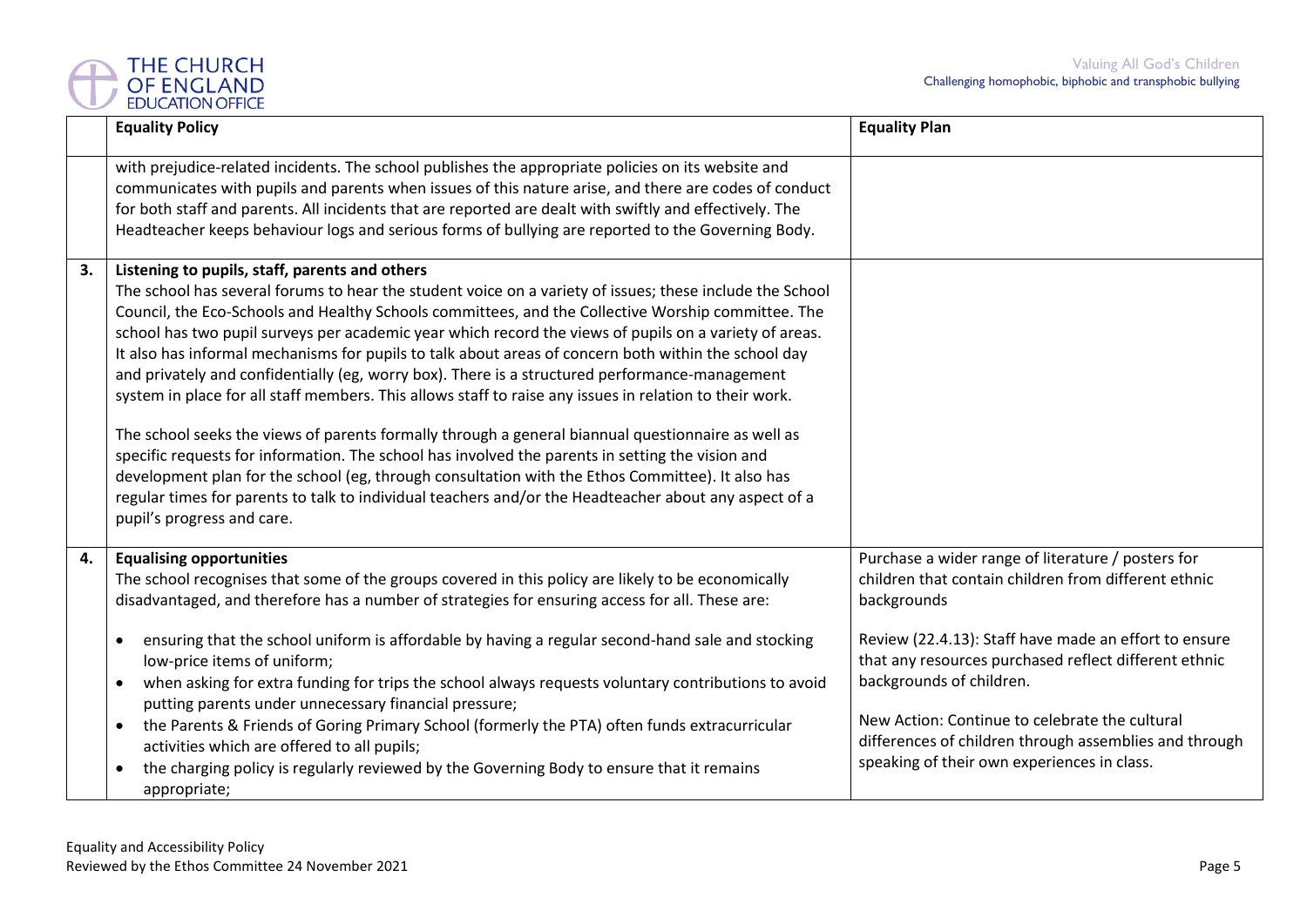

|    | <b>Equality Policy</b>                                                                                                                                                                                                                                                                                                                                                                                                                                                                                                                                                                                                                                                                                                                                                                                                                                                                                                                                        | <b>Equality Plan</b>                                                                                                                                                                                                                                                                                                                                                                                                                                                                                                                                                                                                                            |
|----|---------------------------------------------------------------------------------------------------------------------------------------------------------------------------------------------------------------------------------------------------------------------------------------------------------------------------------------------------------------------------------------------------------------------------------------------------------------------------------------------------------------------------------------------------------------------------------------------------------------------------------------------------------------------------------------------------------------------------------------------------------------------------------------------------------------------------------------------------------------------------------------------------------------------------------------------------------------|-------------------------------------------------------------------------------------------------------------------------------------------------------------------------------------------------------------------------------------------------------------------------------------------------------------------------------------------------------------------------------------------------------------------------------------------------------------------------------------------------------------------------------------------------------------------------------------------------------------------------------------------------|
|    | registers are kept of the take-up of extracurricular activities to monitor fairness of opportunity;<br>$\bullet$<br>Pupil Premium funding is carefully targeted to maximise outcomes for disadvantaged children.<br>$\bullet$                                                                                                                                                                                                                                                                                                                                                                                                                                                                                                                                                                                                                                                                                                                                 | Review (11.4.16): Both SIAMS and OFSTED inspectors<br>spoke positively about the inclusion of children from<br>different cultures within the school community.<br>New Action: To develop links with a school in Kenya with<br>the aim that children can compare and contrast their<br>own lives.<br>Review (11.6.18): Children regularly write letters to<br>children at the link school in Trans Nzoia. The letter-<br>writing encourages children to compare and contrast<br>their own lives.<br>Review (4.6.19): Links with Trans-Nzoia are trying to be<br>developed. A member of staff has taken on the role of<br>communicating via PEEK. |
| 5. | Informing and involving parents and carers<br>The school recognises that some of the groups covered in this policy are more likely to find school<br>intimidating, strange or inaccessible. We have a website which is regularly updated with information<br>for parents and others wishing to find out information about the school. Parents are regularly<br>communicated with through email, letters sent home and on the phone. They are invited to regular<br>meet the teacher' events; parent evenings and subject-specific events and are also sent progress<br>reports. The school operates an open-door policy and invites parents to raise any concerns and<br>thoughts regarding their child as soon as possible. The Parents & Friends of Goring Primary School<br>regularly recruits helpers and members to join and raise money. Parents and members of the<br>community can also volunteer to help at the school through the volunteer policy. |                                                                                                                                                                                                                                                                                                                                                                                                                                                                                                                                                                                                                                                 |
| 6. | Welcoming new pupils and helping them to settle in effectively<br>The school aims to:                                                                                                                                                                                                                                                                                                                                                                                                                                                                                                                                                                                                                                                                                                                                                                                                                                                                         | New Action: Where possible, staff will carry out a home<br>visit for new starters who have significant special<br>educational needs or medical needs.                                                                                                                                                                                                                                                                                                                                                                                                                                                                                           |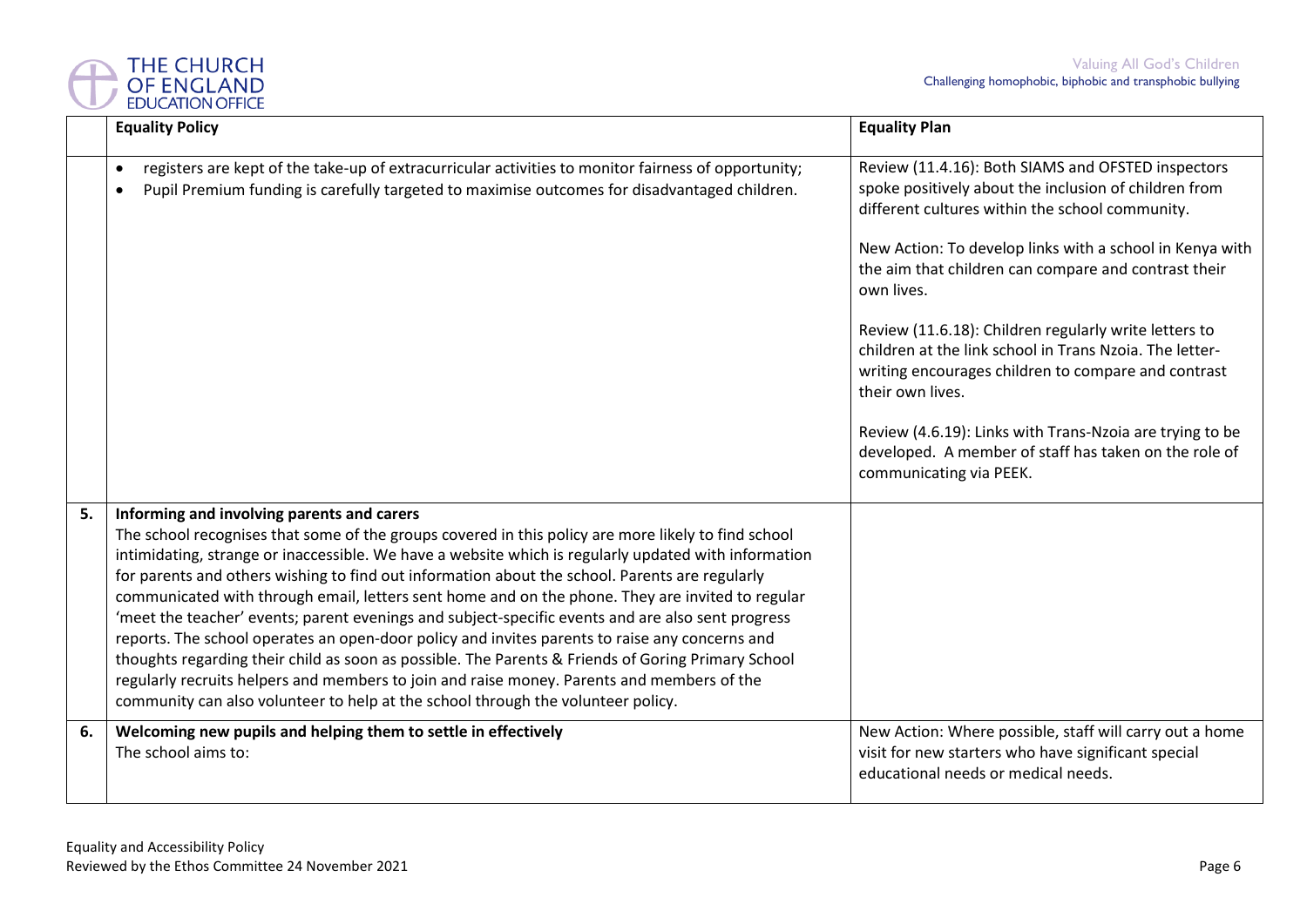

|    | <b>Equality Policy</b>                                                                                                                                                                                                                                                                                                                                                                                                                                                                                                                                                                                                                                       | <b>Equality Plan</b>                                                                                                                                                                                                                                                                                                                                                                                                       |  |  |
|----|--------------------------------------------------------------------------------------------------------------------------------------------------------------------------------------------------------------------------------------------------------------------------------------------------------------------------------------------------------------------------------------------------------------------------------------------------------------------------------------------------------------------------------------------------------------------------------------------------------------------------------------------------------------|----------------------------------------------------------------------------------------------------------------------------------------------------------------------------------------------------------------------------------------------------------------------------------------------------------------------------------------------------------------------------------------------------------------------------|--|--|
|    | ensure a happy start to school life through organising a transition period from Early Years settings;<br>$\bullet$<br>new parent meetings and visits for the children. It provides effective school transfer and induction<br>mid-year through tailored visits and tours for parents and individual children;<br>ensure that extra help is given to pupils who find change of school challenging;<br>$\bullet$<br>ensure that well-planned school adjustments are made to cater for a child with disabilities - if<br>$\bullet$<br>possible in advance of starting at the school.                                                                            | Review (11.4.16): Action to continue. Recently improved<br>links between school and local pre-school and nursery<br>settings to support the transition of all pupils with SEND<br>Review (11.6.18): Home visits for children entering the<br>Foundation Stage are offered to all parents.<br>Review (4.6.19) Home visits for children entering the<br>Foundation Stage are well established and offered to all<br>parents. |  |  |
| 7. | Addressing the full range of learning needs<br>The school recognises that some of the groups covered in this policy are more likely to under-achieve.<br>We aim to:                                                                                                                                                                                                                                                                                                                                                                                                                                                                                          | Ensure that all children, regardless of their abilities, can<br>access and understand the marking system and are able<br>to use the feedback to improve their work.                                                                                                                                                                                                                                                        |  |  |
|    | ensure the curriculum is relevant through continuous review and cohort adaptation;<br>$\bullet$<br>ensure appropriate teaching styles and classroom organisation;<br>$\bullet$<br>plan based on previous learning and communication between staff being key in ensuring a good<br>$\bullet$<br>handover between academic years;<br>apply a marking and assessment policy that promotes learning for all and is regularly reviewed to<br>$\bullet$<br>ensure consistency and fairness;<br>track pupil progress regularly by the teacher and Headteacher to ensure that all pupils are being<br>$\bullet$<br>monitored and supported to reach their potential; | Review (22.4.13): The Literacy and Numeracy BLINKs<br>showed that all KS2 children were able to respond to the<br>marking system. However, this was not the case in KS1<br>and so continues to be a target for KS1.                                                                                                                                                                                                        |  |  |
|    | expect high attendance. Unexplained absence is followed up by the Headteacher and the holiday<br>٠<br>policy is clear and understood.                                                                                                                                                                                                                                                                                                                                                                                                                                                                                                                        | Review (11.4.16): All pupils across both Key Stages<br>confidently respond to the marking policy.                                                                                                                                                                                                                                                                                                                          |  |  |
|    |                                                                                                                                                                                                                                                                                                                                                                                                                                                                                                                                                                                                                                                              | Review (4.6.19): Following the workload reduction<br>survey, the marking policy is in the process of being<br>rewritten. The new policy will be formulated based on<br>feedback from the pupils.                                                                                                                                                                                                                           |  |  |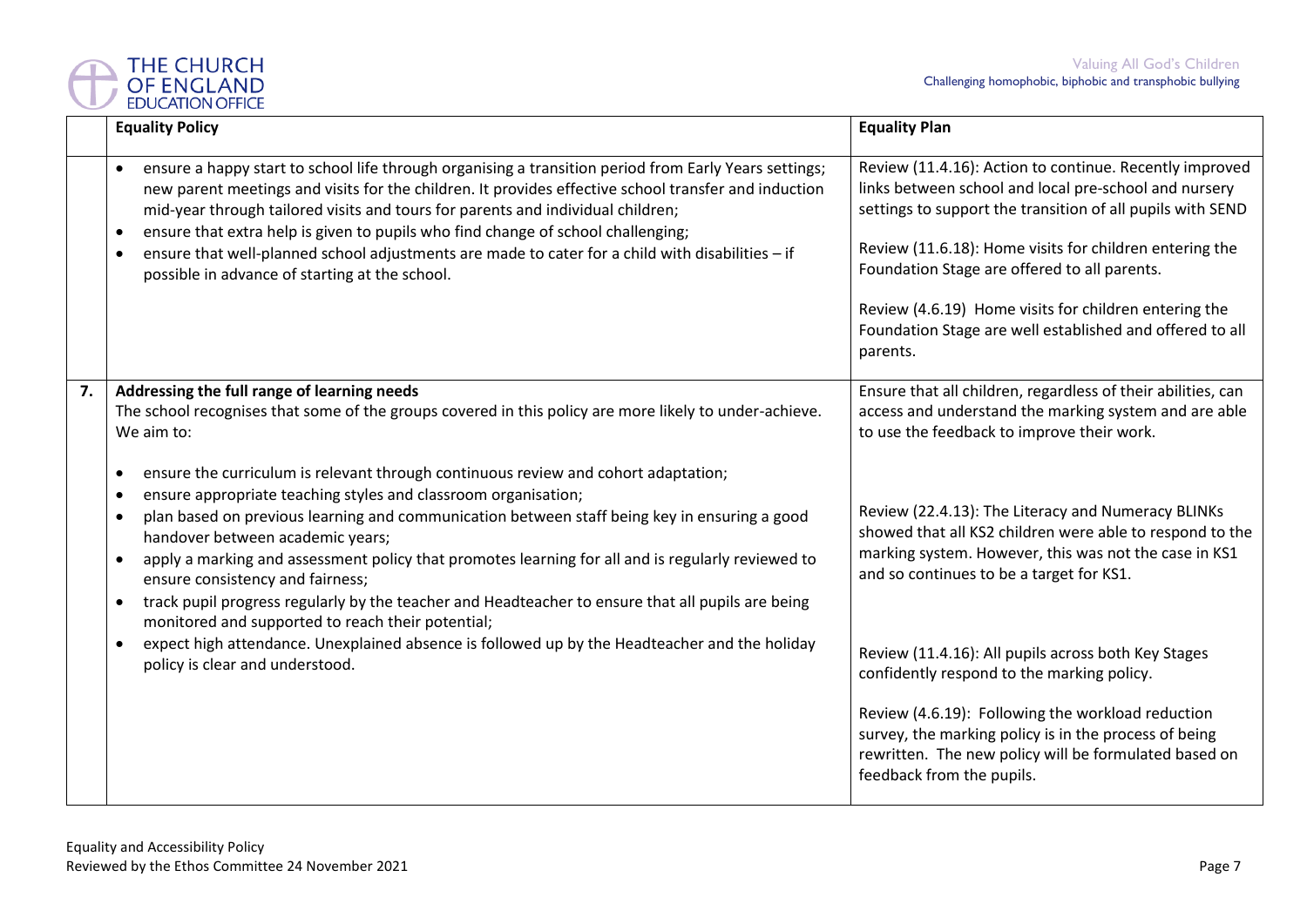

|    | <b>Equality Policy</b>                                                                                                                                                                                                                                                                                                                                                                                                                                                       | <b>Equality Plan</b>                                                                                                                                                                                                                                          |
|----|------------------------------------------------------------------------------------------------------------------------------------------------------------------------------------------------------------------------------------------------------------------------------------------------------------------------------------------------------------------------------------------------------------------------------------------------------------------------------|---------------------------------------------------------------------------------------------------------------------------------------------------------------------------------------------------------------------------------------------------------------|
| 8. | Supporting learners with particular needs<br>Recognising that some of the groups covered in this policy are more likely to have particular needs, the<br>school will invite parents to meet with the teacher and other relevant professionals as required and<br>prepare Individual Education Plans as appropriate. These will be shared with the parent at parent<br>consultation evenings.                                                                                 |                                                                                                                                                                                                                                                               |
|    | The school has a Homework Policy and sends pupils home with regular and relevant homework.<br>Booster groups are set up for those children who require additional support in a subject area. The<br>school provides appropriate training to enable staff to meet particular learning needs from a wide<br>variety of professionals. The school has good links with local nursery and pre-school settings which<br>helps with passing on relevant information and transition. |                                                                                                                                                                                                                                                               |
| 9. | Making the school accessible to all                                                                                                                                                                                                                                                                                                                                                                                                                                          | Ensure that all areas of the school building and grounds<br>are accessible to people with disabilities.                                                                                                                                                       |
|    |                                                                                                                                                                                                                                                                                                                                                                                                                                                                              | Review (22.4.13) Following the visit from OCC Equality<br>Advisor the school was advised that if we don't have<br>wheelchair users then we don't need to have ramps to<br>the field.                                                                          |
|    |                                                                                                                                                                                                                                                                                                                                                                                                                                                                              | New Action: The SENco will order multisensory<br>equipment and materials such as Numicon to be used<br>with SEN children. The school will continue to invest in<br>technology to assist children with SEN such as dyslexia to<br>fully access the curriculum. |
|    |                                                                                                                                                                                                                                                                                                                                                                                                                                                                              | Review (11.4.16): A variety of resources have been<br>purchased to support children with SEND, both<br>academically and socially.                                                                                                                             |
|    |                                                                                                                                                                                                                                                                                                                                                                                                                                                                              | New Action: Develop and reconfigure the outside<br>playing space to improve usability and accessibility for all                                                                                                                                               |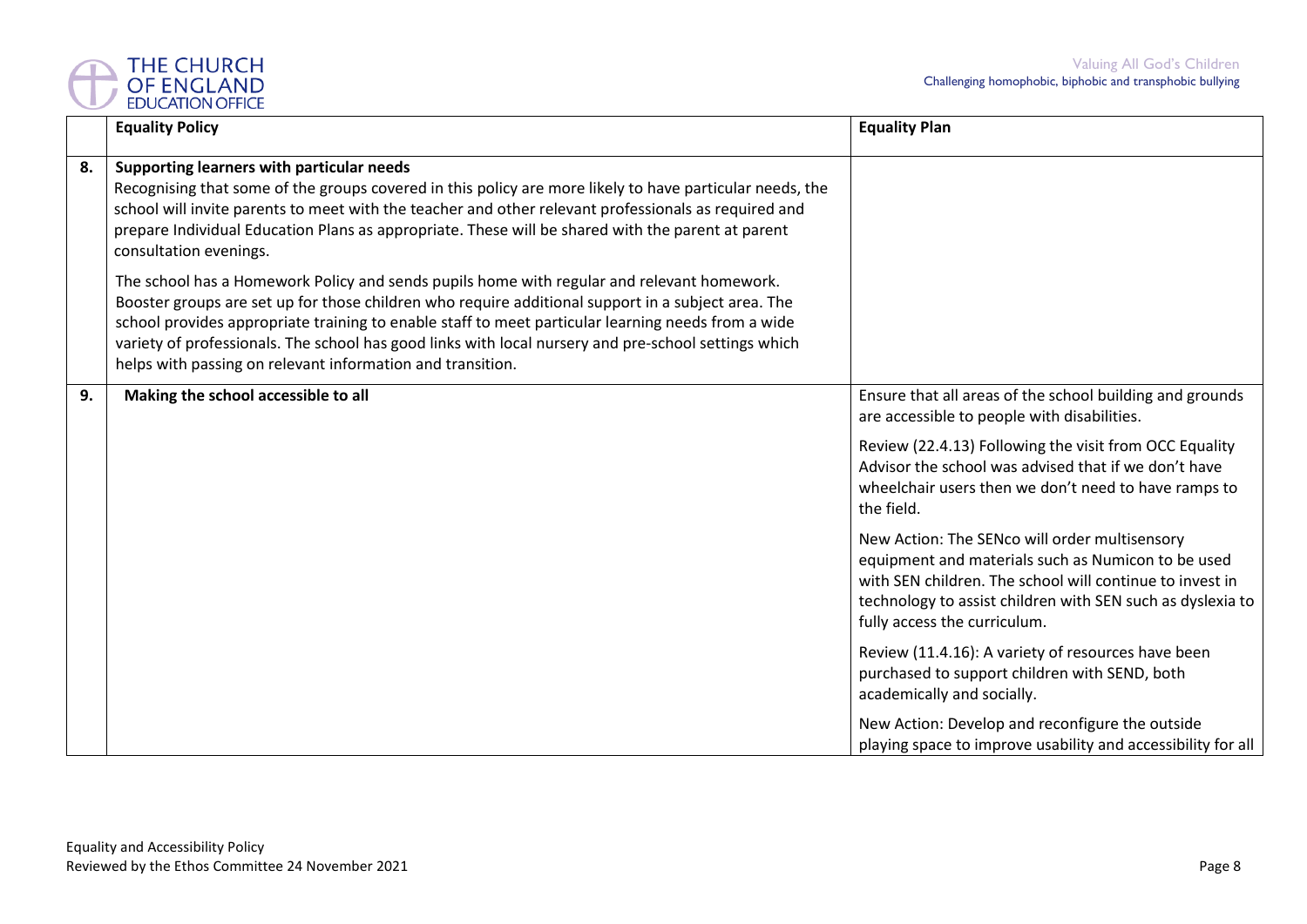

|     | <b>Equality Policy</b>                                                                                                                                                                                                                                                                                                                                                                                                                                                                                  | <b>Equality Plan</b>                                                                                                                                                                                                                                                                                                           |
|-----|---------------------------------------------------------------------------------------------------------------------------------------------------------------------------------------------------------------------------------------------------------------------------------------------------------------------------------------------------------------------------------------------------------------------------------------------------------------------------------------------------------|--------------------------------------------------------------------------------------------------------------------------------------------------------------------------------------------------------------------------------------------------------------------------------------------------------------------------------|
|     |                                                                                                                                                                                                                                                                                                                                                                                                                                                                                                         | children. This will include new play equipment which is<br>suitable for all ages and abilities across the school.<br>Review (11.6.18): All children were involved in the<br>democratic process to agree new play equipment. This<br>was installed. The gazebo and other outside areas were<br>made accessible to all children. |
| 10. | Ensuring fair and equal treatment for pupils<br>The school recognises its need to ensure that its policies and practices do not discriminate, directly or<br>indirectly, against pupils through:                                                                                                                                                                                                                                                                                                        |                                                                                                                                                                                                                                                                                                                                |
|     | ensuring a fair admissions procedure through our Admissions Policy which is reviewed annually;<br>٠<br>ensuring that the Uniform Policy is adhered to at all times;<br>٠<br>ensuring that the implementation of uniform and other policies is sufficiently flexible to<br>accommodate the needs of pupils from vulnerable groups;<br>ensuring where relevant that teaching or the expression of religious belief about same-sex<br>$\bullet$<br>relationships are conveyed responsibly and sensitively. |                                                                                                                                                                                                                                                                                                                                |
| 11. | Ensuring fair and equal treatment for staff and others<br>Recognising that the school needs to ensure that its policies and practices do not discriminate, directly<br>or indirectly, against adults as well as pupils in the school and that positive role models and a wider<br>perspective will strengthen the school, it has policies to:                                                                                                                                                           |                                                                                                                                                                                                                                                                                                                                |
|     | ensure non-discriminatory recruitment and employment practices;<br>٠<br>promote dignity at work;<br>$\bullet$<br>encourage the development of all staff.<br>$\bullet$                                                                                                                                                                                                                                                                                                                                   |                                                                                                                                                                                                                                                                                                                                |
| 12. | Encourage participation of under-represented groups<br>Recognising that the school has an opportunity to model empowerment of all groups including disabled,<br>ethnic, religious and socially and economically disadvantaged groups, it has policies appropriate to the<br>following:                                                                                                                                                                                                                  |                                                                                                                                                                                                                                                                                                                                |
|     | recruiting governors representative of the community population;                                                                                                                                                                                                                                                                                                                                                                                                                                        |                                                                                                                                                                                                                                                                                                                                |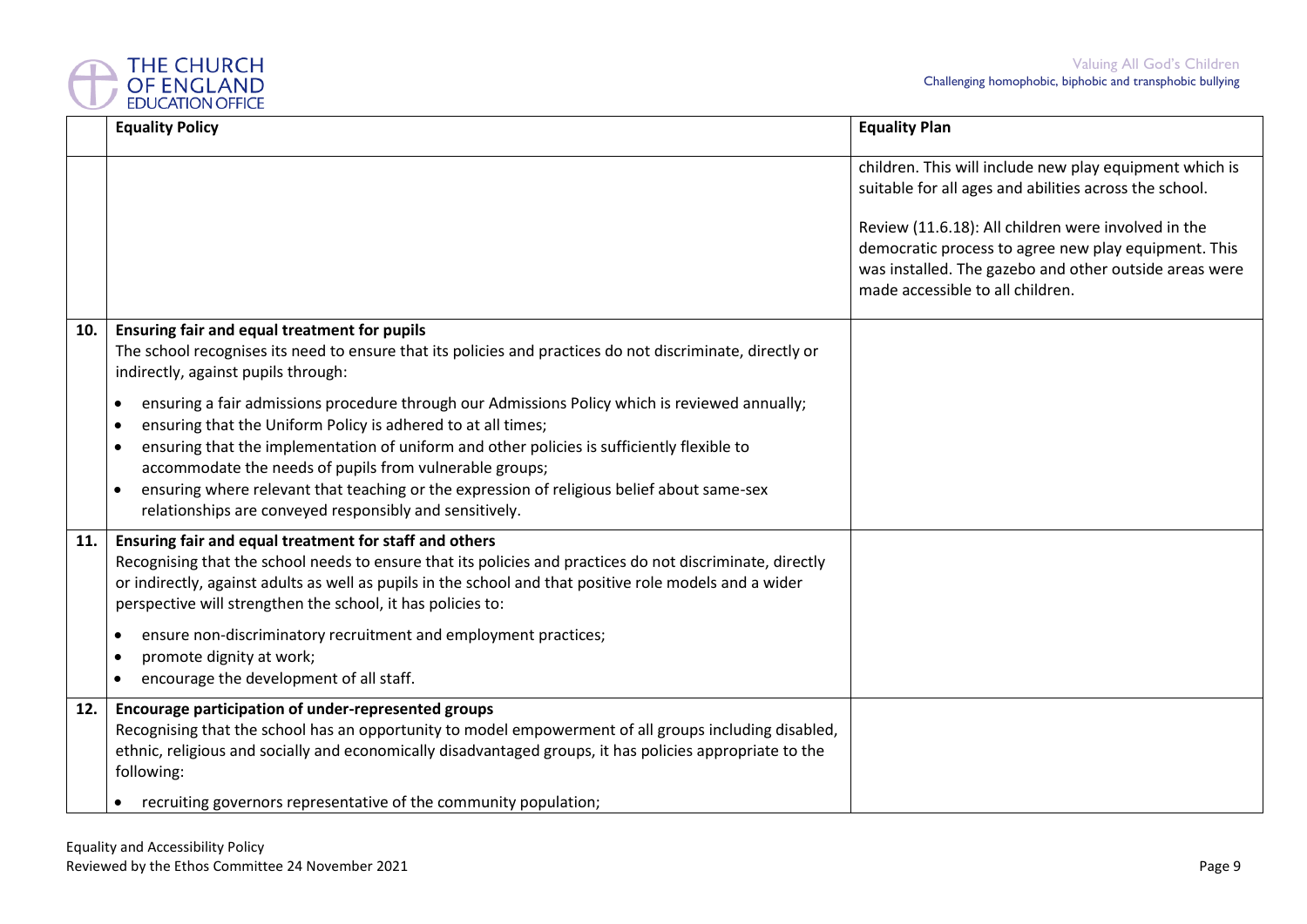

|     | <b>Equality Policy</b>                                                                                                                                                                                                                                                                                                  | <b>Equality Plan</b> |
|-----|-------------------------------------------------------------------------------------------------------------------------------------------------------------------------------------------------------------------------------------------------------------------------------------------------------------------------|----------------------|
|     | encouraging the widest participation in the Parents & Friends of Goring Primary School;<br>$\bullet$<br>supporting individuals and community groups to express their thoughts on matters affecting<br>$\bullet$<br>themselves and their community.                                                                      |                      |
| 13  | Other<br>The school recognises its continuing duty to treat former pupils fairly and equally in relation to the<br>provision of references and access to former pupils' communications and activities.                                                                                                                  |                      |
| 14. | Monitoring and evaluating the policy<br>Recognising that the strength of this policy depends on ensuring that everyone is actively<br>implementing it, and that gaps and the need for further development will be identified from effective<br>evaluation and a description of what the school does to:                 |                      |
|     | train all staff and governors;<br>$\bullet$<br>consult pupils, parents and staff on how the policy is working and how it could be improved;<br>$\bullet$<br>monitor and review practice;<br>$\bullet$<br>carry out impact assessments to evaluate practice;<br>$\bullet$<br>report to governors;<br>$\bullet$           |                      |
|     | report to parents and pupils.<br>$\bullet$                                                                                                                                                                                                                                                                              |                      |
| 15. | The specific reporting duties<br>We will:                                                                                                                                                                                                                                                                               |                      |
|     | publish information to demonstrate compliance with the three aims of the Equality Duty within all<br>our functions and to do this at least annually;<br>set and publish equality objectives, at least every four years.<br>$\bullet$                                                                                    |                      |
|     | To achieve the specific duties, we will collect and analyse data relating to the protected characteristics<br>to determine our focus for the equality objectives.                                                                                                                                                       |                      |
|     | We will decide what information we need to publish to demonstrate our compliance with the Equality<br>Duty as there is no subscribed format. We will look at what equality information we publish already,<br>and consider whether that gives a reasonable picture of progress on equality issues affecting our pupils, |                      |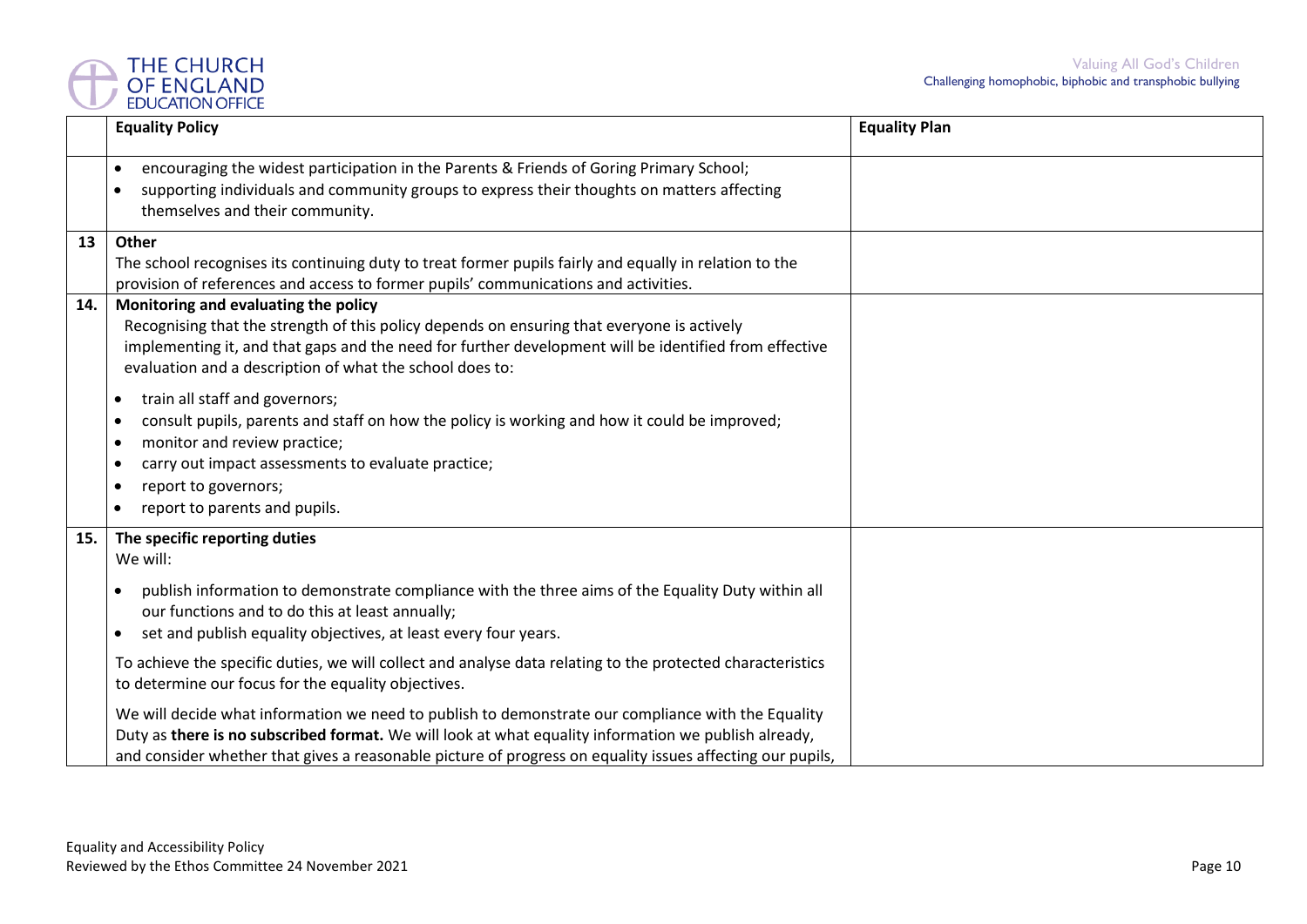

| <b>Equality Policy</b>                                                                                                                                                                                                                                                                                                                                                   | <b>Equality Plan</b> |
|--------------------------------------------------------------------------------------------------------------------------------------------------------------------------------------------------------------------------------------------------------------------------------------------------------------------------------------------------------------------------|----------------------|
| parents/carers, community and staff to raise standards for all. It is essential for us to maintain and<br>ensure that our focus is on performance, not process.                                                                                                                                                                                                          |                      |
| We will ensure that the information we publish and the equality objectives that we set are easily<br>accessible. In addition to publishing them electronically on our website, we will consider making them<br>available in other formats. We will also consider whether the information is provided in a way which<br>makes it easy for everyone to understand and use. |                      |
| We will publish this information at least annually.                                                                                                                                                                                                                                                                                                                      |                      |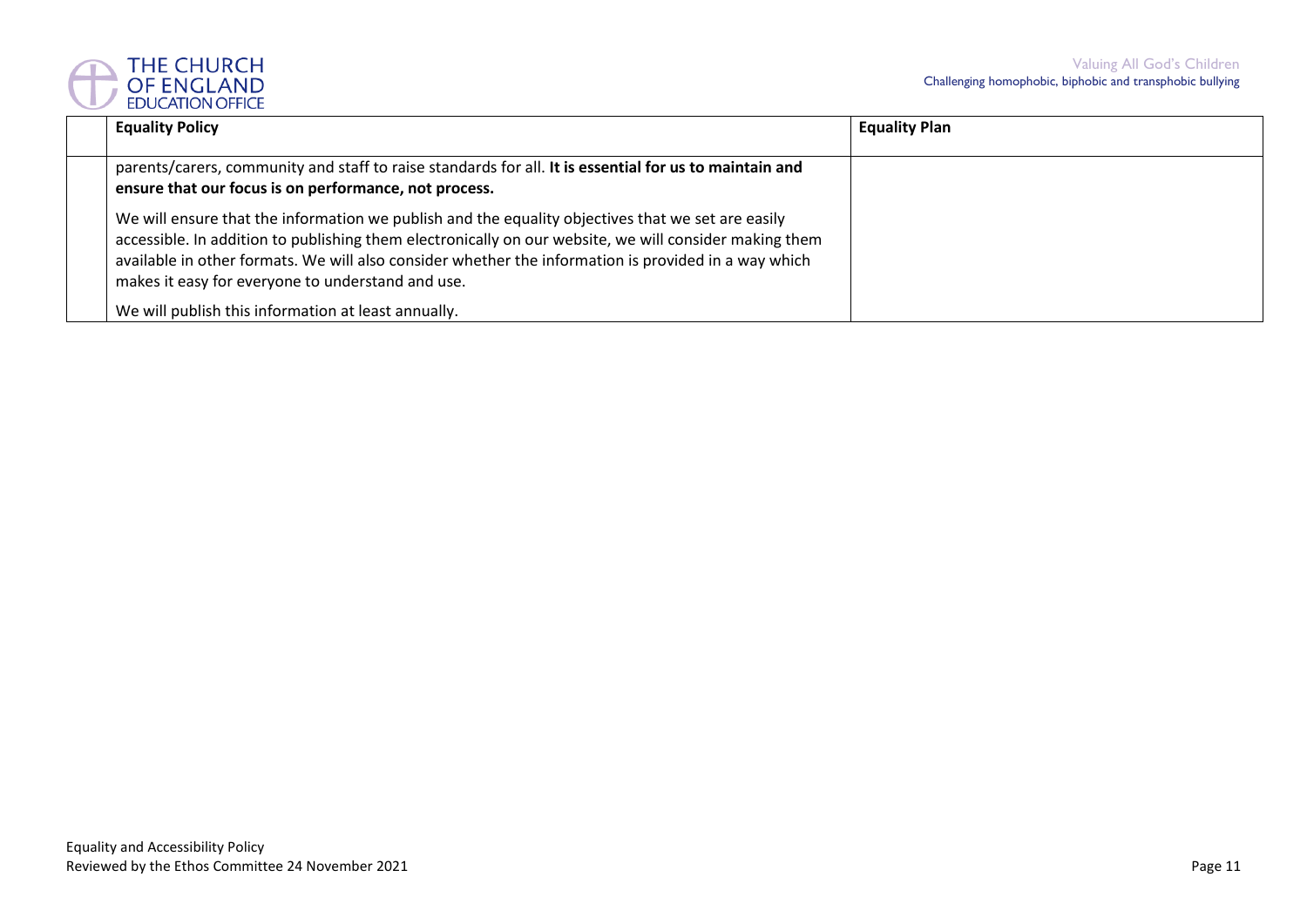

#### **As a result of our audit of equalities (April 2016), the Governing Body has agreed the following equalities objectives:**

|    | <b>Equality Objective</b>                                                                                             | <b>Success Criteria:</b><br>How we will know<br>we are making<br>progress | <b>Actions required to</b><br>achieve objective                                                                                                                                                                                                                                                                                                                                                                                               | <b>Aims of the Equality Duty</b>                              | Protected<br><b>Characteristics</b> | <b>Review of Objective</b>                                                                                                                                                                                                                   |
|----|-----------------------------------------------------------------------------------------------------------------------|---------------------------------------------------------------------------|-----------------------------------------------------------------------------------------------------------------------------------------------------------------------------------------------------------------------------------------------------------------------------------------------------------------------------------------------------------------------------------------------------------------------------------------------|---------------------------------------------------------------|-------------------------------------|----------------------------------------------------------------------------------------------------------------------------------------------------------------------------------------------------------------------------------------------|
| 1. | To develop links with a<br>school in Kenya with the aim<br>that children can compare<br>and contrast their own lives. | Within 12 months                                                          | Introductory<br>$\bullet$<br>assembly led by PEEK<br>Vision.<br>Information-sharing<br>$\bullet$<br>evening for parents<br>about PEEK.<br>Children to write<br>$\bullet$<br>letters to link school<br>in Kenya<br>Two parents and<br>$\bullet$<br>their child to visit the<br>Kenyan school and<br>take letters<br>Organise fundraising<br>$\bullet$<br>events for PEEK<br>Use technological<br>$\bullet$<br>advances to foster<br>the links. | Eliminate unlawful<br>discrimination<br>Foster good relations | Race<br>Religion or Belief          | Children are in regular<br>communication with<br>Trans-Nzoi school in<br>Kenya.<br>Children have shared<br>video messages and<br>have raised funds for<br>PEEK.<br>Collaborative work to<br>continue.<br>Reviewed June 2017<br>and June 2019 |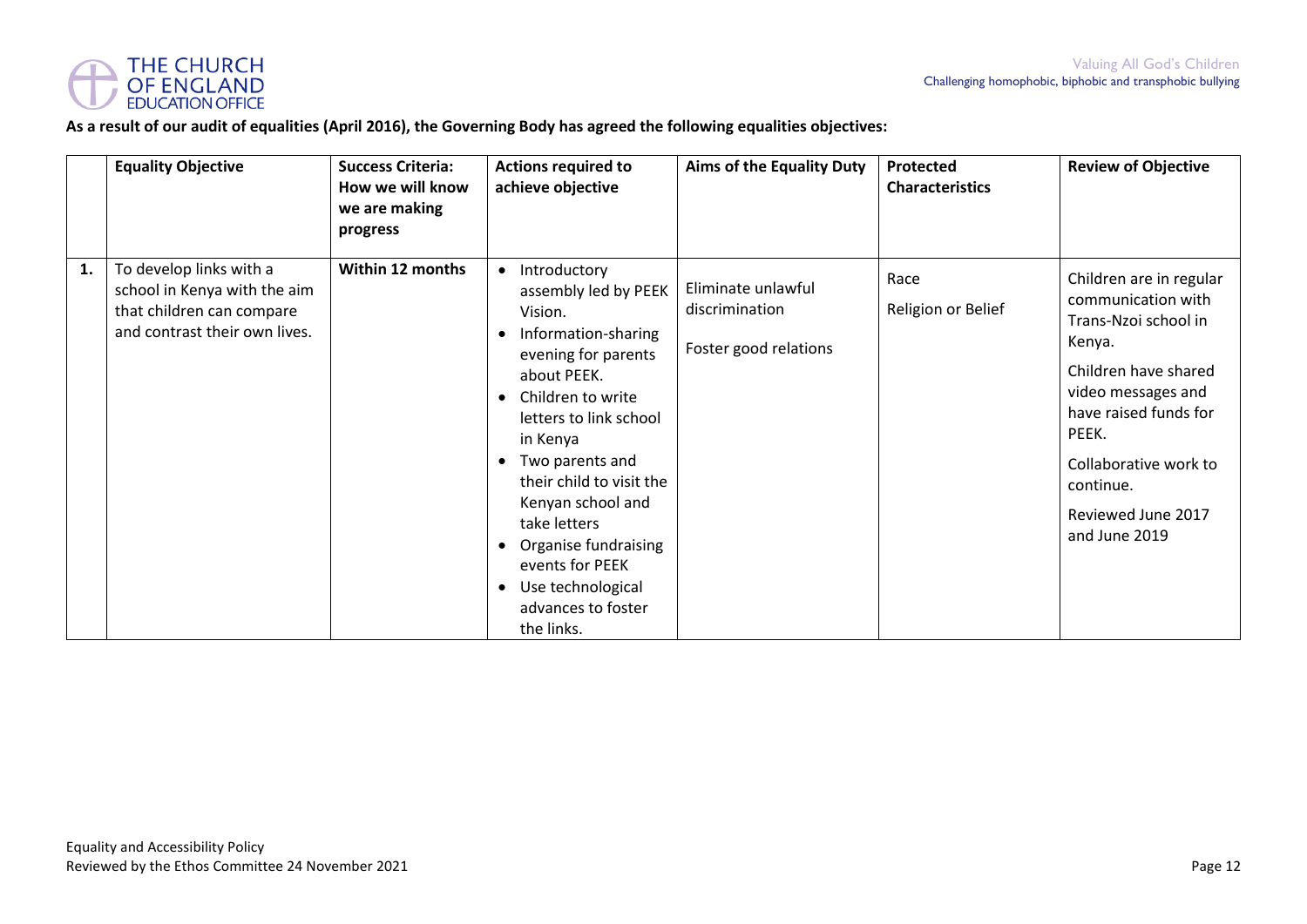

| 2. | Develop the outside playing<br>space to improve usability<br>and accessibility for all<br>children. To include new play<br>equipment which is suitable<br>for all ages and abilities<br>across the school. | Within 24 months | PTA fundraising<br>$\bullet$<br>events to raise<br>money for outside<br>space<br>redevelopment<br>Steering group of<br>$\bullet$<br>governor, PTA and<br>staff representatives<br>to be created<br>Plan for the outside<br>$\bullet$<br>to be created in<br>consultation with all<br>stakeholders<br>• Outside area to be<br>redeveloped | Advance equality of<br>opportunity<br>Foster good relations | Disability<br>Gender<br>Age | Funds have been raised<br>to improve the outside<br>play space.<br>Steering group has<br>been created to<br>manage the<br>redevelopment.<br>Children have voted on<br>the equipment they<br>would like and<br>installation is due to<br>commence August<br>2017. This will be<br>phase 1.<br>Phase 2 will commence<br>if there are enough<br>funds.<br>Reviewed June 2017.<br>Funds may become<br>available to develop<br>the playground further.<br>This will be following<br>building work in the<br>summer period.<br>Reviewed June 2019. |
|----|------------------------------------------------------------------------------------------------------------------------------------------------------------------------------------------------------------|------------------|------------------------------------------------------------------------------------------------------------------------------------------------------------------------------------------------------------------------------------------------------------------------------------------------------------------------------------------|-------------------------------------------------------------|-----------------------------|----------------------------------------------------------------------------------------------------------------------------------------------------------------------------------------------------------------------------------------------------------------------------------------------------------------------------------------------------------------------------------------------------------------------------------------------------------------------------------------------------------------------------------------------|
| 3. | Where possible, staff will<br>carry out a home visit for<br>new starters who have                                                                                                                          | Within 2 years   | To continually review<br>the provision for access                                                                                                                                                                                                                                                                                        | Eliminate unlawful<br>discrimination                        | Disability                  | No visits have taken<br>place although                                                                                                                                                                                                                                                                                                                                                                                                                                                                                                       |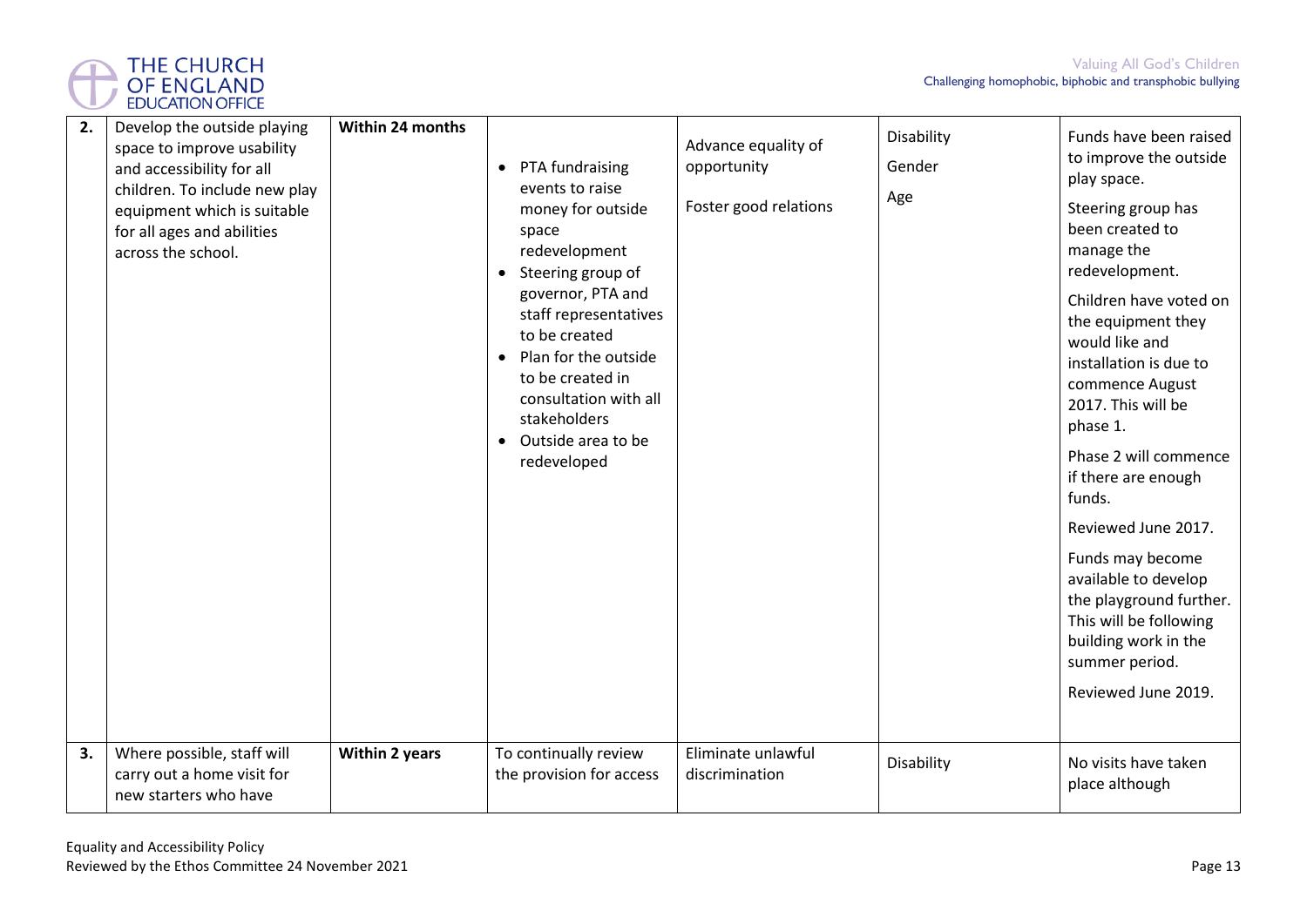

|                                                               | How we will know<br>we are making<br>progress | achieve objective                | <b>Aims of the Equality Duty</b>                            | <b>Characteristics</b> | <b>Review of Objective</b>                                                                                                                                                                                                                                |
|---------------------------------------------------------------|-----------------------------------------------|----------------------------------|-------------------------------------------------------------|------------------------|-----------------------------------------------------------------------------------------------------------------------------------------------------------------------------------------------------------------------------------------------------------|
| significant special<br>educational needs or medical<br>needs. |                                               | for people with<br>disabilities. | Advance equality of<br>opportunity<br>Foster good relations |                        | additional transition<br>activities and visits for<br>children with SEND<br>have taken place.<br>Reviewed June 2017.<br>Home Visits took place<br>in July 2018 and are<br>established and in<br>place to commence in<br>July 2019.<br>Reviewed June 2019. |